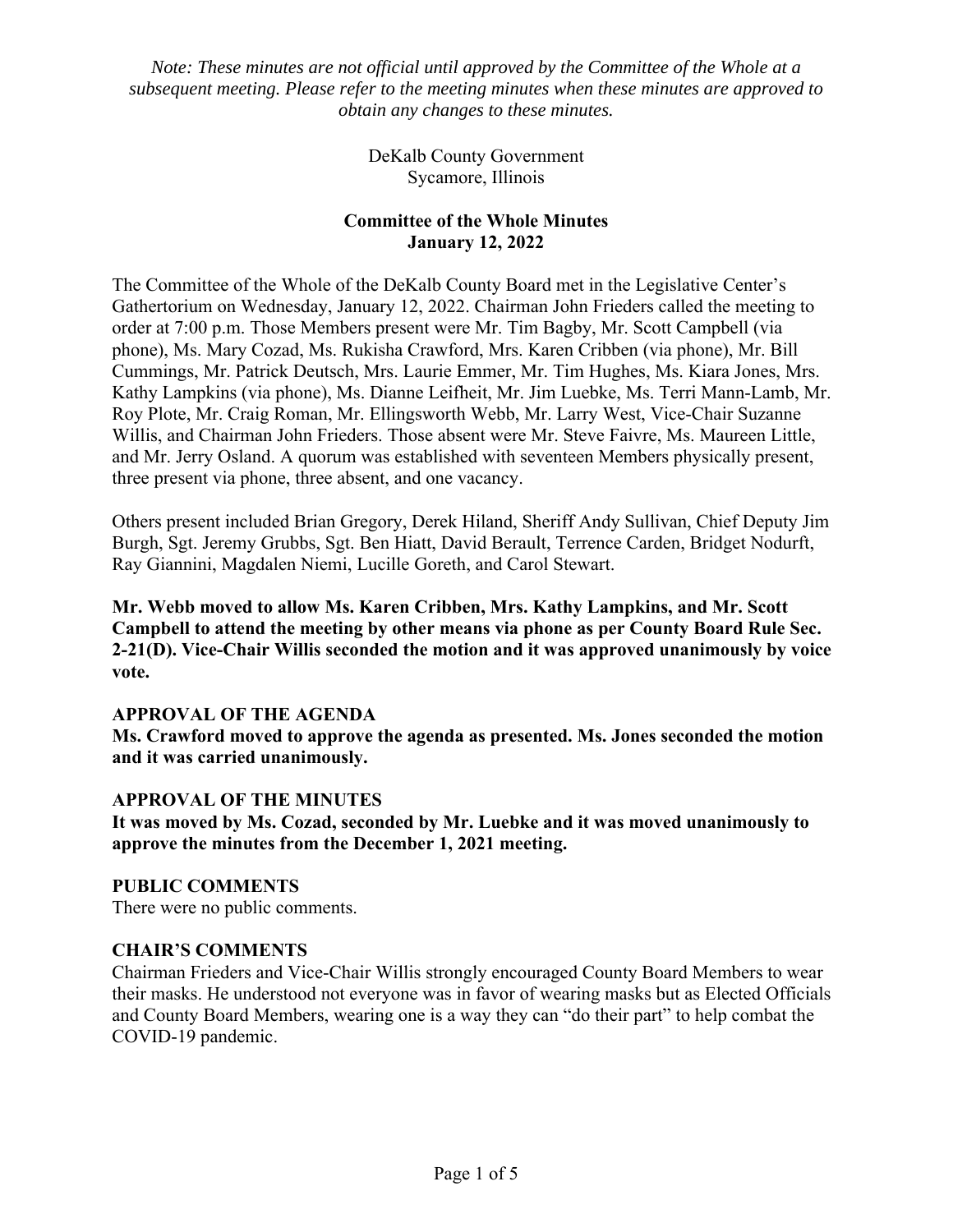Committee of the Whole Minutes January 12, 2022 Page 2 of 5

# **PRESENTATIONS/DISCUSSIONS**

### **DeKalb County Rehab & Nursing Center Financial Update**

County Administrator Brian Gregory reiterated the ongoing timeline and financial challenges that are facing the DeKalb County Rehab & Nursing Center (DCRNC). Since the last meeting, the County Board has assumed governance of the DCRNC operations. The Health & Human Services Committee will be the direct report with the financial updates continuing to be provided to the Committee of the Whole. The DCRNC has also entered into an agreement with Jordan Healthcare Group to assist with assessment and collection of receivables, to assist with current billing, and offer training to the Business Office. There are ongoing meetings with the Architect of the Expansion Project to work toward occupancy for the Activity Center and the Serving Kitchens. Tonight, the CoW will hear a presentation from Marcus and Millichap, the only company that responded to the County's RFI for consulting/brokerage services.

Overall, progress is being made to address the issues that have been previously outlined, however the "best case" financial position if all of the receivables were collected (less the \$1.8) million previously identified as bad debt) would leave the home with \$3,219. Mr. Gregory added that what they are continuing to see is that expenditures have consistently increased, the home's net position decreases and revenues have been rather flat, even with CARES and ARPA grants coming in. The current net position of the DCRNC is (\$10,704,654).

Looking ahead, the County will continue to work with consultant to fully understand all options including a change in the operator of the DCRNC. They also look to develop a financial plan based on the identified options to help the County Board determine the direction of the DCRNC moving forward.

Chairman Frieders and Mr. Gregory both stressed that determining the future direction of the DCRNC is very important going forward. This is the number one priority of the County and they will follow due process and gather all the information possible for the Board to make their decision, but time is critical.

Mr. Gregory left the Board with the ultimate questions he wanted the Board to keep in the back of their minds, "Is it in the best interest of the residents of the DeKalb County Rehab & Nursing Center and the residents of DeKalb County that the County operates the Nursing Home? Are we (the County) best suited to do that or is someone else?" He also added that the Board has to balance that (the DCRNC) with all the other services that the County provides as well. The operation is bleeding and there are thoughts on how to keep it from bleeding too far from taking away other services but those are not going to address the long-term census issues.

Chairman Frieders gave a huge thank you to the staff that was in attendance from the DCRNC and the rest of the staff that are providing excellent care for the residents at the Home. Despite the financial issues, the quality of care has never been compromised, the Chairman expressed.

 **DeKalb County Rehab & Nursing Center Request for Information Presentation**  Mr. Ray Giannini, Senior Managing Director for Marcus & Millichap REIS, National Seniors Housing Group joined the Board to briefly review that answer for the County's RFI for consulting and brokerage services related to the DeKalb County Rehab & Nursing Center.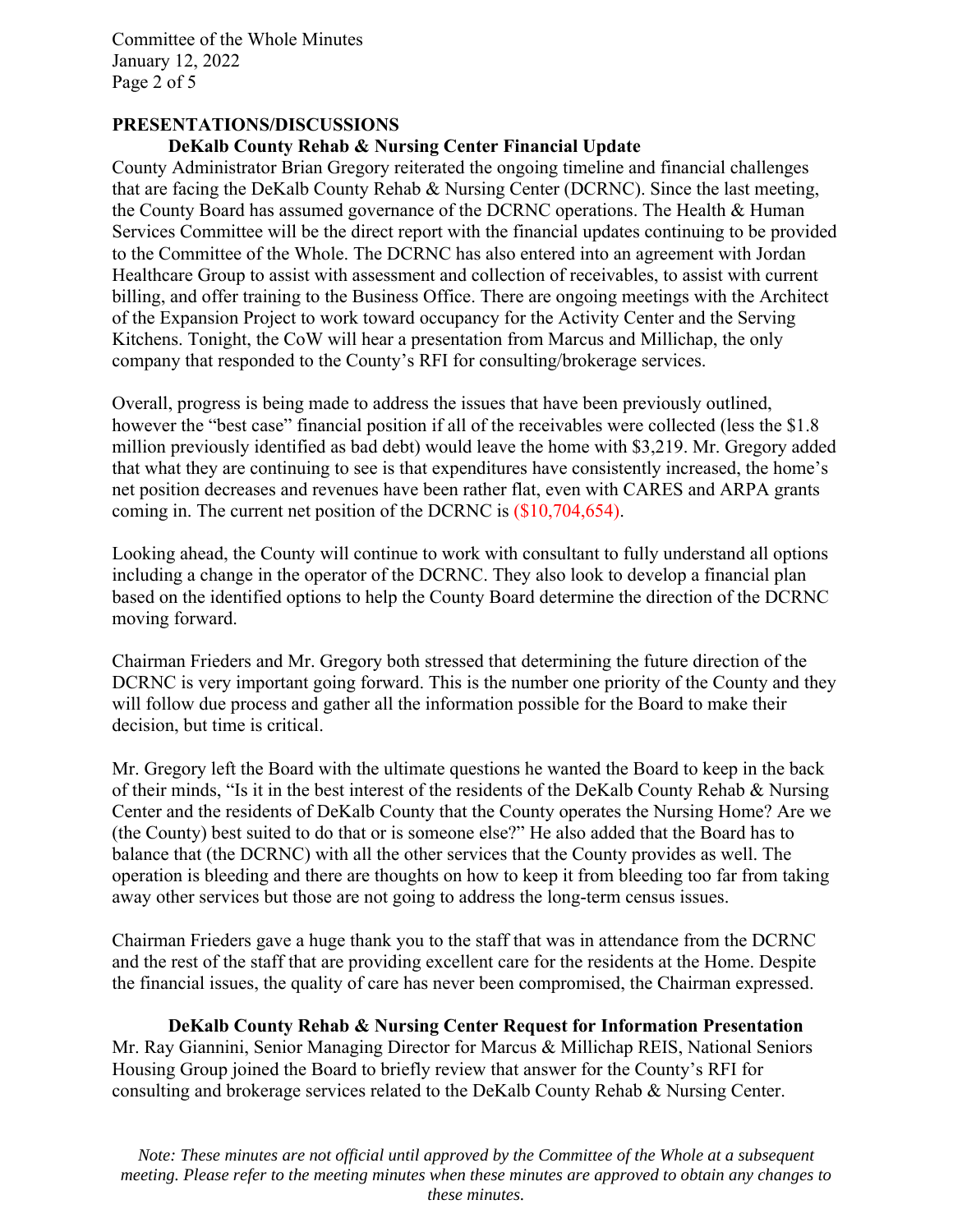Committee of the Whole Minutes January 12, 2022 Page 3 of 5

Mr. Gregory reviewed that the County's RFI was broken down into two pieces. The First piece would be for consulting services. This would include:

a.) Collection of necessary data and information for potential buyers.

b.) Development of marketing collateral that accurately describes the home and property to potential buyers. Said collateral shall include but is not limited to the following information:

- Pricing and financial analysis information;
- Property description;
- A listing of recent comparable sales of similar homes;
- A market survey of competitive properties showing resident rates by payer category (i.e. private pay, Medicaid, Medicare, VA, etc.); and
- Demographic information relevant to the nursing home.

c.) Develop strategies in cooperation with the County Board for the sale or transfer or other disposition of the subject property and business to a for-profit, notfor-profit, consortium, or other qualified entity. Strategies shall include a proposed timeline with milestones indicated to provide guidance for operational considerations of the nursing home.

The second piece of the RFI would be for Brokerage Services. This would be in the event, by separate action, that the Board would want to consider selling the DCRNC.

Mr. Giannini introduced himself and provided the Board with his and his company's background. He provided a large detailed proposal that provided comparables and some market overview for the DCRNC. He also touched on the national trends that are facing all Nursing Homes non-profit and private.

Mr. Giannini reviewed that the Board has a few options to consider regarding the future of the DCRNC:

- 1. Try to grow the census and utilize County Funds to support operation.
- 2. Identify and install a new management company.
- 3. Lease the facility while the County maintains ownership of the real estate.
- 4. Sale of the business and real estate.

There were a couple questions that Board Members had but Mr. Gregory cautioned the Board Members to keep their questions at this point related to the RFI.

# **Sheriff's Office Taser Replacement Update**

With the passage of SAFE-T Act (criminal justice reform), many new standards are required of law enforcement officers. In the SAFE-T Act, there are added restrictions and standards related to the deployment of tasers. Modern tasers have been equipped with advancements to make the taser more accurate and include a "warning arc" that studies show reduce the need for deployment by over 70%. The tasers the Sheriff's Department utilizes in many cases are older technology and are in need of replacement.

*Note: These minutes are not official until approved by the Committee of the Whole at a subsequent meeting. Please refer to the meeting minutes when these minutes are approved to obtain any changes to these minutes.*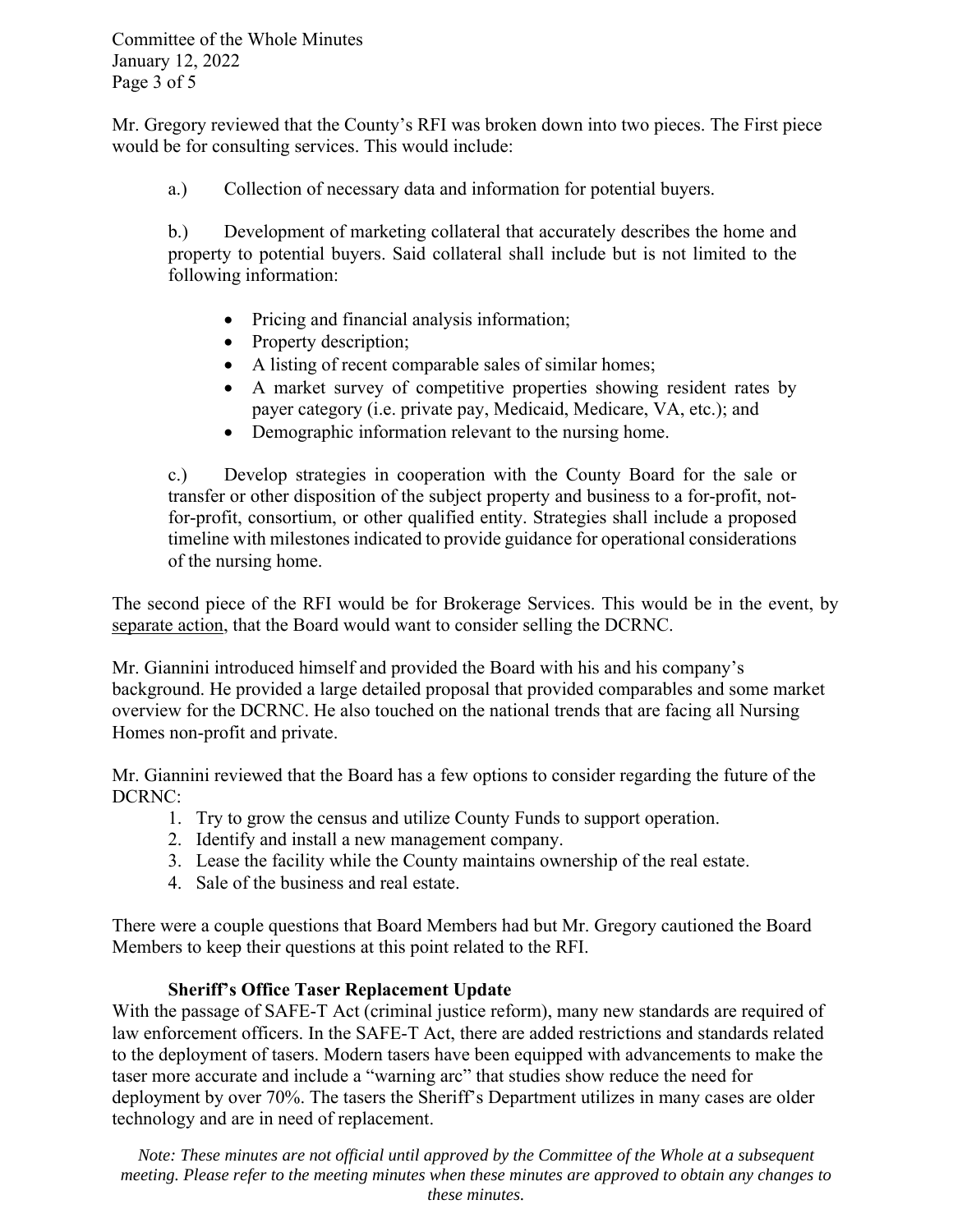Committee of the Whole Minutes January 12, 2022 Page 4 of 5

Earlier this month, the County received a quote from Axon, the company that makes tasers in the United States, to replace all of the County's tasers with new tasers with the improvements. The quote that was received was just over \$190,000, however was only good until the end of 2021 at which time it would increase to about \$210,000. Through some negotiation the County was able to get Axon to hold their pricing through January 22nd. In order to meet the deadline, the Law and Justice Committee met early on January  $10<sup>th</sup>$  and forwarded a Resolution to the full Board recommending the purchase of fifty-one (51) replacement tasers for the Sheriff's Office to be used in patrol and corrections. The plan is to fund the replacement tasers from the Special Projects Fund, which received revenue from ARPA. This investment helps reduce liability and protects our officers and the people they interact with.

Sheriff Andy Sullivan, Chief Deputy Jim Burgh, Sgt. Jeremy Grubbs, Sgt. Ben Hiatt provided the CoW a demonstration of how much more accurate and reliable the new tasers would be as opposed to the current ones that they have had for around 11 years.

### **Reports from Committee Chairs**

Mr. West, Vice-Chair of the Planning & Zoning Committee, reported that the Committee has not met and they have nothing to report.

Mr. Plote, Chair of the County Highway Committee, shared that the Committee has forwarded an Ordinance providing for the establishment of an Altered Speed Zone on Pleasant Hill Road. They will also be meeting prior to the full County Board Meeting next week to hopefully award the purchase of a new cab and chassis bid, if they get one.

Mrs. Emmer, Chair of the Economic Development Committee, shared that the Committee forwarded an annual Resolution selecting the DeKalb County Convention & Visitors Bureau as DeKalb County's Agency of Record for Tourism Promotions for the Illinois Office of Tourism for the 2022 Fiscal Year.

Ms. Crawford, Chair of Health & Human Services Committee, shared she had no report.

Ms. Leifheit, Chair of the Law & Justice Committee, shared that the Committee forwarded a Resolution for the purchase of tasers for the Sheriff's Office per the presentation they received earlier. They also have an Ordinance establishing Circuit Court fees.

Mr. Bagby, Chairman of the Finance Committee, shared that the Committee did not meet this month but they will have the usual Payment of Claims and Reports of County Officials.

Mr. Roman, Chairman of the Forest Preserve Operations Committee, shared that the Forest Preserve District only had the Payment of Claims for this month's meeting.

Vice-Chair Willis shared that following this meeting the Executive Committee would be asked to consider the approval of a Resolution to award a contract to Marcus and Millichap for Consulting and Brokerage Services related to the DeKalb County Rehab & Nursing Center.